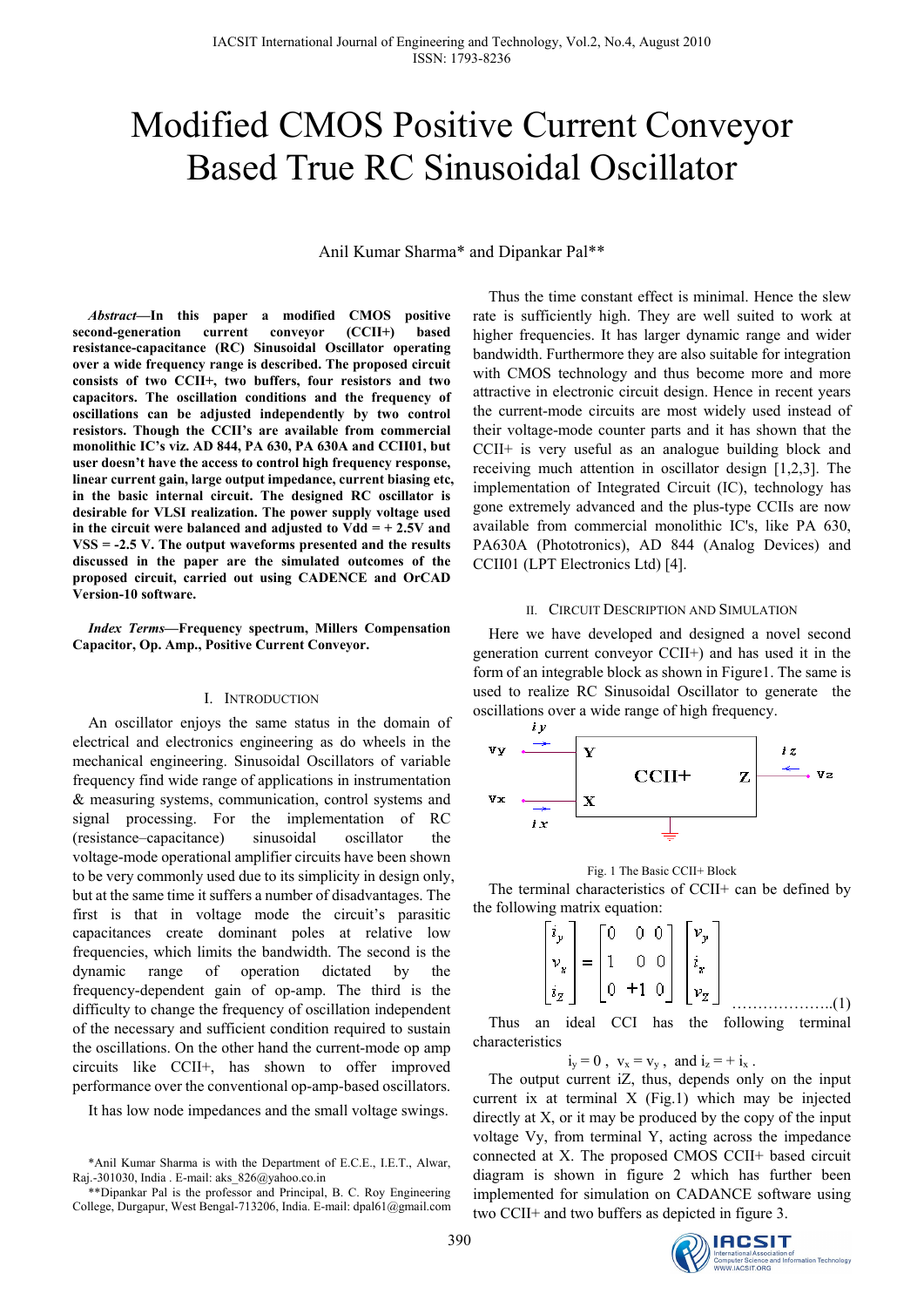IACSIT International Journal of Engineering and Technology, Vol.2, No.4, August 2010 ISSN: 1793-8236



Fig. 2 Proposed CMOS CCII+ Sinusoidal Oscillator



Fig. 3 The Proposed Model of Oscillator which is used for Simulation on CADANCE software.

The proposed CMOS RC sinusoidal oscillator was also produced with PSPICE simulator integrated with OrCAD V.10 as shown in figure 3. The dc voltage used were  $\pm$  2.5 V.



Fig. 4 The Proposed Circuit of RC Sinusoidal Oscillator using OrCAD Software.

During simulation, first we have considered the case of growing (at  $RC = 3.2 K\Omega$ ), sustaining ( $RC = 3.79 K\Omega$ ) and dying ( $RC = 4.6$  KΩ) oscillations as shown in figure 4. The values of other components used in the circuit have the values:  $R1 = R2 = RF = 11 K\Omega$ ,  $C1 = 0.1 pF$ ,  $C2 = 8 pF$ , the value of Millers compensation capacitor (CM) is 5.1 pF. The frequency generated was 120 KHz. The frequency spectrum of the waveform is shown in figure 5.



(a) Growing Oscillations (b) Sustaining Oscillations (c) Dying Oscillations



Fig. 6 Frequency Spectrum of the Waveform at 120 KHz

## III. OPTIMIZATION OF EXPERIMENTAL RESULTS

As the idea of working research was to optimize the circuit for stability and to achieve the highest frequency possible by varying the value of components like coupling capacitors, load capacitors, terminal impedances, feedback register etc. The same has been carried out in the following steps case wise.

## *Case-1:*

R1 = R2 = 14K $\Omega$ , RF =10K $\Omega$ , RC =3.1 K $\Omega$ , C1= 0.1 pF, C2=0.3 pF, CC-1 = 0.1 pF, CC-2= 0.1 pF, CC-3=0.022 pF, CC-4 =  $0.022$  pF, CL-1 =  $0.1$  pF, CL-2 =  $0.1$  pF.

## *Results:*

Delay in start of oscillation =  $145 \text{ ns}$  (Fig.7) Frequency achieved =  $32.000$  MHz (Fig.8) Amplitude achieved =  $947.064$  mV (Fig.8)

The output voltage Vout with time, at frequency 32.000 MHz is shown in figure 6 and the corresponding frequency spectrum of the same waveform is shown in figure 7.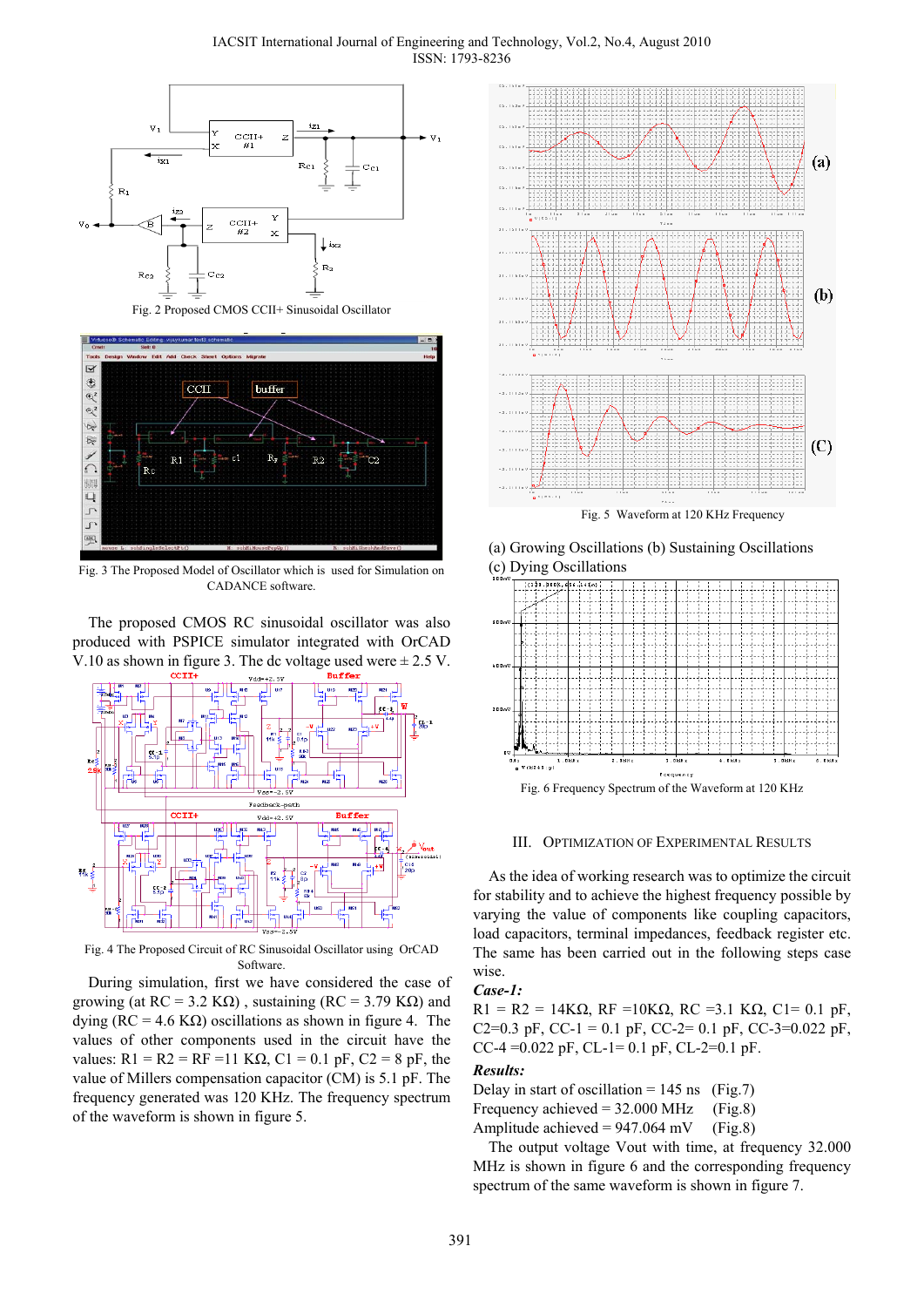



Fig. 7 The Simulated Output Waveform at 32.000 MHz.



Fig. 8 The frequency spectrum of the waveform in Fig.7

# *Caes-2:*

 $R1 = R2 = RF = 14K\Omega$ ,  $RC = 3.4 K\Omega$ ,  $Cl = CC-1 = CC-2=$  $CL-I = CL-2= C2 = CC-3= CC-4 == 0.00001pF.$ 

# *Results:*

Delay in start of oscillation =  $50 \text{ ns}$  (Fig.9) Frequency achieved =  $80.000$  MHz (Fig.10) Amplitude achieved =  $697.856$  mV (Fig.10)

The output voltage Vout with time, at frequency 80.000 MHz is shown in figure 8 and the corresponding frequency spectrum of the same waveform is shown in figure 9.



Fig. 9 The Simulated Output Waveform at 80.000 MHz.



Fig. 10 The frequency spectrum of the waveform in Fig.9

*Case-3:* 

 $R1 = R2 = RF = 14K\Omega$ ,  $RC = 3 \Omega$ ,  $Cl = CC-1 = CC-2 = CL-1$ CL-2=  $0.00001pF$ , C2 = 0.2 pF, CC-3= CC-4 =  $0.0000022$ pF.

## *Results:*

| Delay in start of oscillation= $117.64$ ns (Fig.11) |          |
|-----------------------------------------------------|----------|
| Frequency achieved = $94.000$ MHz                   | (Fig.12) |
| Amplitude achieved = $669.13$ mV                    | (Fig.12) |
|                                                     |          |

The output voltage Vout with time, at frequency 94.000 MHz is shown in figure 10 and the corresponding frequency spectrum of the same waveform is shown in figure 11.







Fig. 12 The frequency spectrum of the waveform in Fig.11